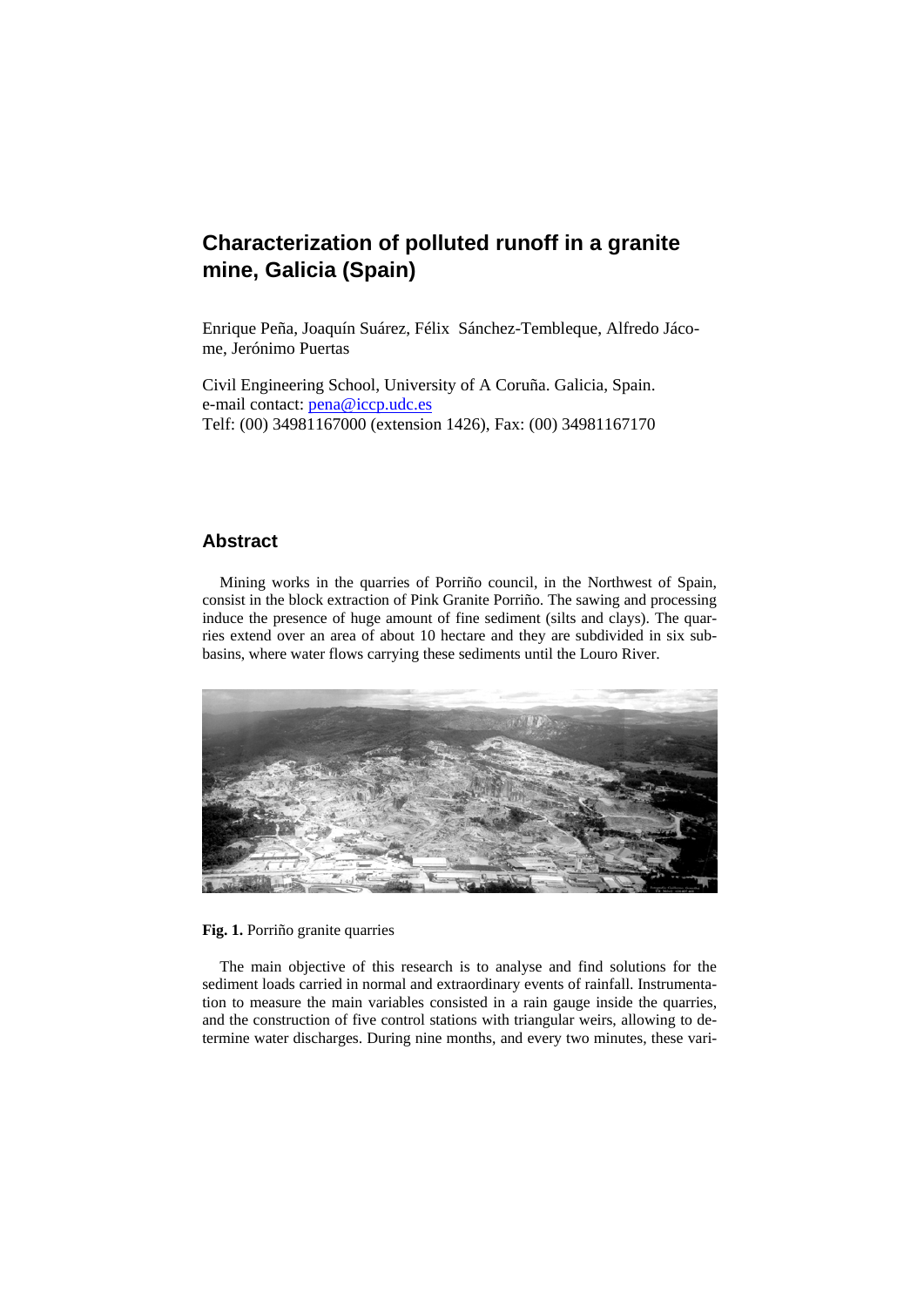ables were registered, permitting a relationship between rainfall and discharges in each sub-basin. Total rainfall of 2239 millimetres showed a year of high levels of rainfall in the region.

Measurements of sediment loads and the consequent contaminations were analysed through samples of flowing water in the five stations. These samples were collected in normal situations, up to 55, and also in extraordinary rainfall events, through the operation of two automatic samplers, that collected 24 samples when a certain depth was exceeded in the stations. With a frequency of five and fifteen minutes, 11 extraordinary events were collected, with 192 samples.

With all this data relation of water and solid discharges was obtained. Metals were also measured in the majority of the samples, analysing the impact of the quarries work. The contamination was obtained with different indicators, such as event mean concentration (EMC), normalized mobilization of sediments, and statistical analysis (matrix correlations, accumulated probability analysis, etc.). The main conclusion is the high degree of correlation between the contamination parameters and the suspended sediments. Values of 52.000 mg/l were obtained in some cases, COD´s higher than 820 mgO<sub>2</sub>/l, and turbidity around 9100 FTU.

The solution proposed to the company that financed the research was the design of sedimentation ponds including a chemical active treatment. These structures with retention times around three hours did not achieve water quality good enough for returning to the natural aquatic system. With a process of coagulation, flocculation and clarification, good water even for reuse was obtained.

### **1 System description and problems**

Extraction activity in the granite mining sector is the main economic richness in the region of Porriño (Pontevedra, Spain). This open-pit mining produces an impact on the environment that will be presented here in those aspects relative to the pollution of runoff.

The granite exploitations in Porriño extend over several small hydrographic sub-basins that are tributaries to the Louro River, a tributary itself to the Miño River, with an overall extension of about 10 ha. The Louro River has always suffered a high anthropic pressure from this very industrialized area. The water quality reached very deficient values in the past years. The main pollution impact on the river is the flushing of fine sediments in the surface runoff. The granite quarries produce a huge quantity of fine sediments that can not be retained as the basins are highly degraded, with no vegetation cover, as could be the case in a natural basin. These non-cohesive fine sediments are flushed by the runoff and transported, either by suspension, or by saltation, from the highs of the basins to several drainage points.

The tributary area for each drainage point changes with the time evolution of the quarry exploitation, and thus the concept of basin is a little diffuse. This peculiar and changing morphology of the area is one of the most important goals in this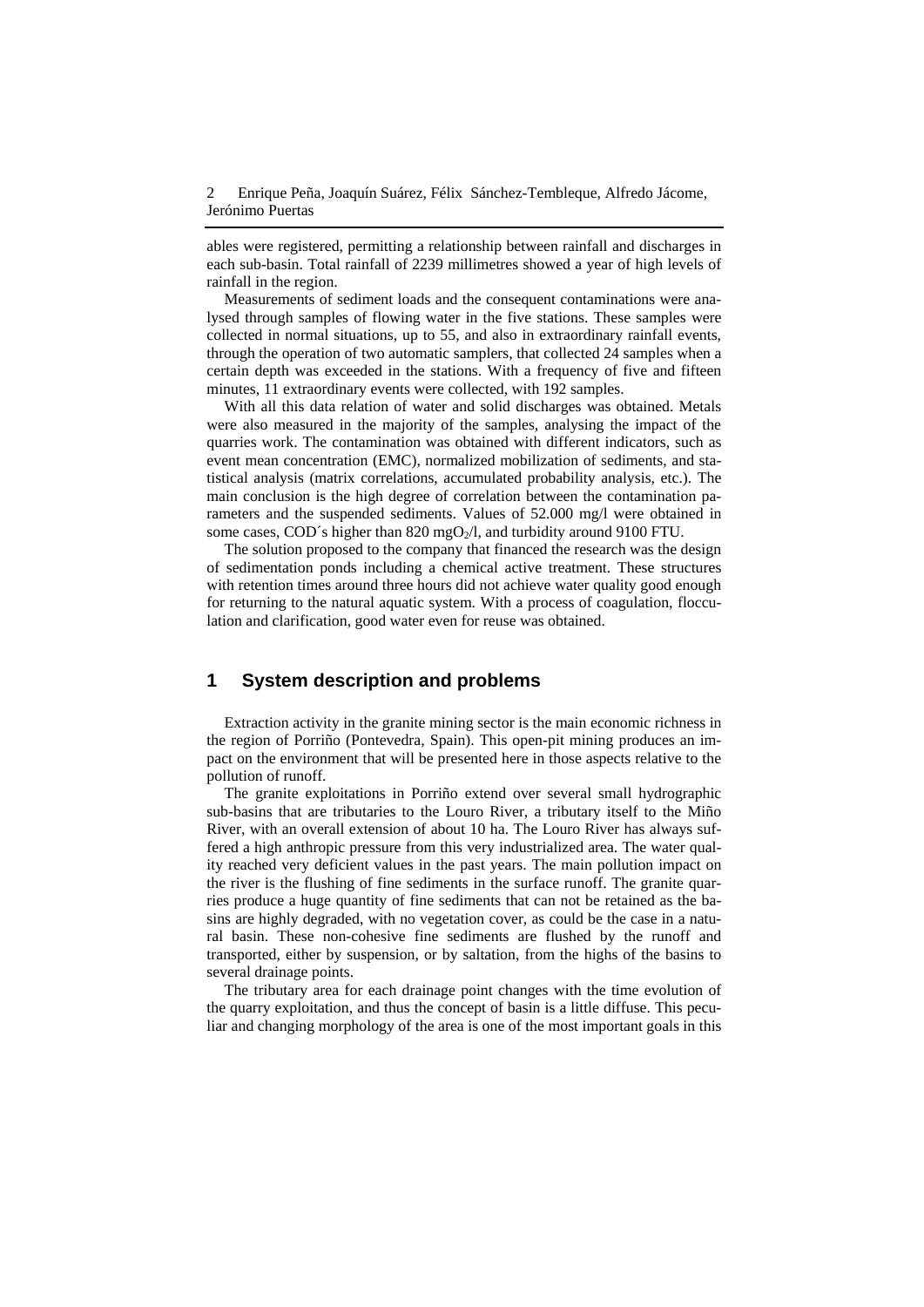study, for it neither being natural nor artificial in a strict sense, and for its geometry not being standard hydrographic basin like.

The sources of pollution that appear in the open-pit mines are the result of the different industrial activities or processes held in them. Thus it is very important to typify the activities in the extraction fronts (drilling, wire sawing, block handling, residue extraction, machinery movements), the activities in their surroundings (erosion of the roads, wastewater generation, machinery cleaning water, settling tanks, incidental spills of oil and petrol) and those complementary works such as crushing and concrete plants.

It is important to emphasize that the basins are very different from each other, due to their particular soil impermeability. In several basins there is a small amount of accumulation in the soil, and then a delayed runoff due to subsurface flow. In other cases, there is only runoff in rain time. The pollution level and the management strategies for its control in both cases are quite different, as the subsurface water has a relative small contamination level, even sometimes under the permitted maximum levels for spills, but a direct runoff is far from this situation.

The principal objectives of this study have been separated in three main blocks:

- Hydrologic-hydraulic objectives: Analysis and characterization of the rainfall-runoff relationship for the different precipitations along the year.
- Pollution objectives: Analysis of the pollution load detected on discrete samples in transient events associated to the same flowrate, developing methods to characterize these events.
- Proposal of solution (storage, settling, treatment, and reuse) to guarantee the best management practices from an environmental point of view.

# **2 Planning and methodology**

Analysing a hydrologic system in order to obtain the rainfall-runoff relationship can take two ways:

- Build a conceptual model of the rainfall-runoff based on the different soil uses, to establish the transformation rule from rainfall to runoff.
- Register a large campaign of in-situ data for both rainfall and runoff measurements.

As said, these are quite peculiar basins and thus, conventional rainfall-runoff models cannot be used here. Even in that case, as the soil uses are not typified, the parameters in that model cannot be previewed. On the other hand, models involving pollution (solids and other) are not still validated by experience. The choice was then to register a large campaign of events (10 months) measuring rainfall,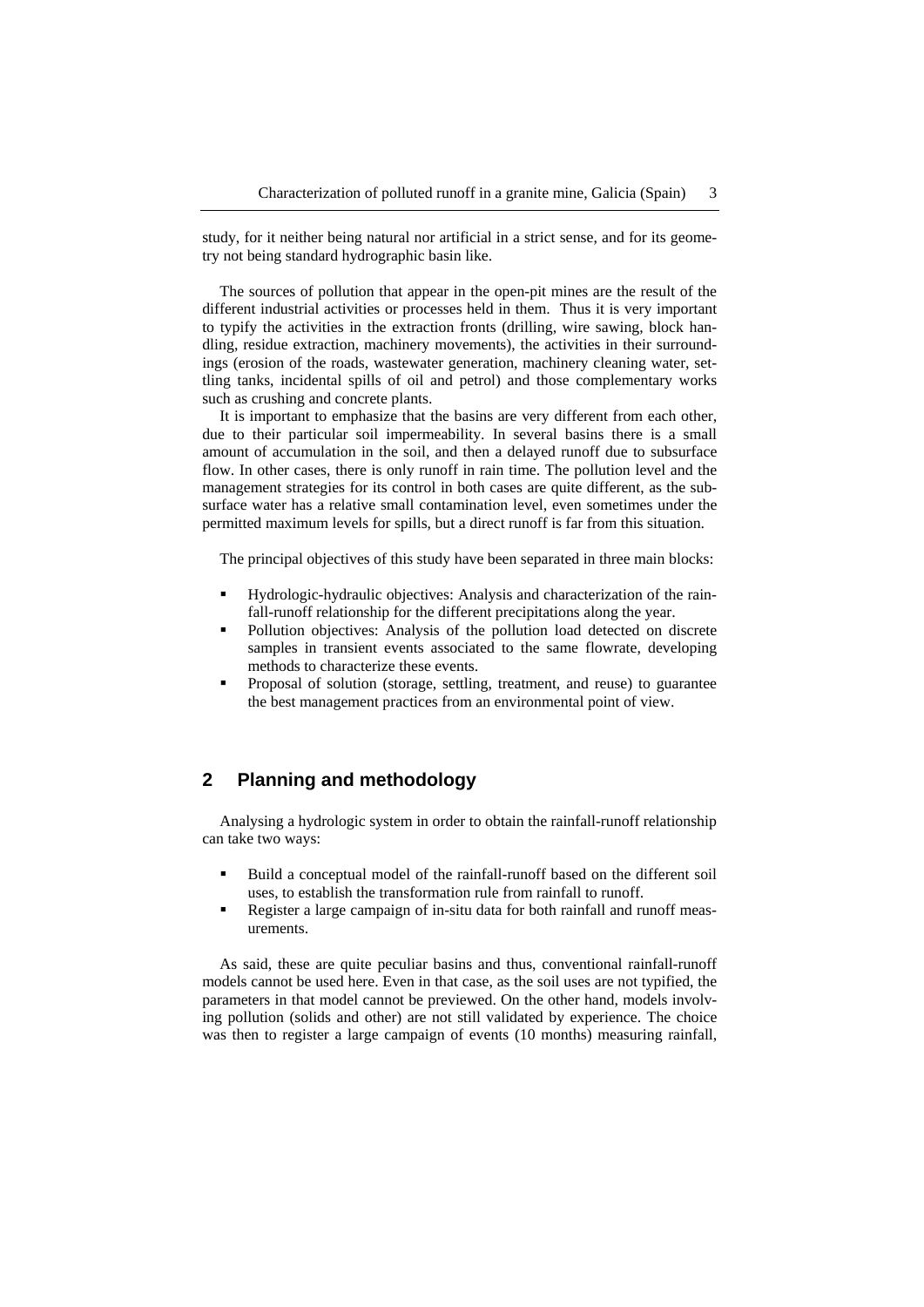runoff and pollution loads, to establish the runoff flowrate, pollution loads and pollution highest concentrations for every millimetre of rainfall.

A methodology was established for each of the objectives presented in the first section of this paper.

- A tipping bucket rain gauge and five flowrate metering stations were installed at the area, logging measures each two minutes.
- Random discrete samples of the runoff water were caught at every section in order to typify the pollutants. A large analysis array was performed for them, including solid particulates, metallic elements, organic pollutants, nutrients, etc.
- On behalf of evaluate the different behaviour of the system in both dry and wet periods, the measurement equipments covered ten months, including both winter and summer. During this time, discrete 'events' were monitored using automatic samplers. We mean here 'event' for a substantial increase of the flowrate due to rainfall or an incidental spill.
- The load associated to subsurface flow has been measured in samples not corresponding to rainy days.

The treatability of the samples has been studied at the Civil Engineering School in A Coruña. Sedimentation columns, Jar-tests and filtration essays have been carried for them. Granulometry of the solid loads has also been measured with a Coulter laser analyser.



**Fig. 2**. Location of control points

As conceptual rainfall-runoff models cannot be used, defining sub-basins in this area is no longer meaningful, and the selection of the points to allocate measuring stations is then critical. Five were identified in the lower part of the hillside where the quarries stand. They are on both sides of the road parallel to the mines. The location of the rain gauge (P) and the stations 1 to 5 can be seen on figure 2. From the quantity and quality point of view of the spills, stations 3 to 5 are the most im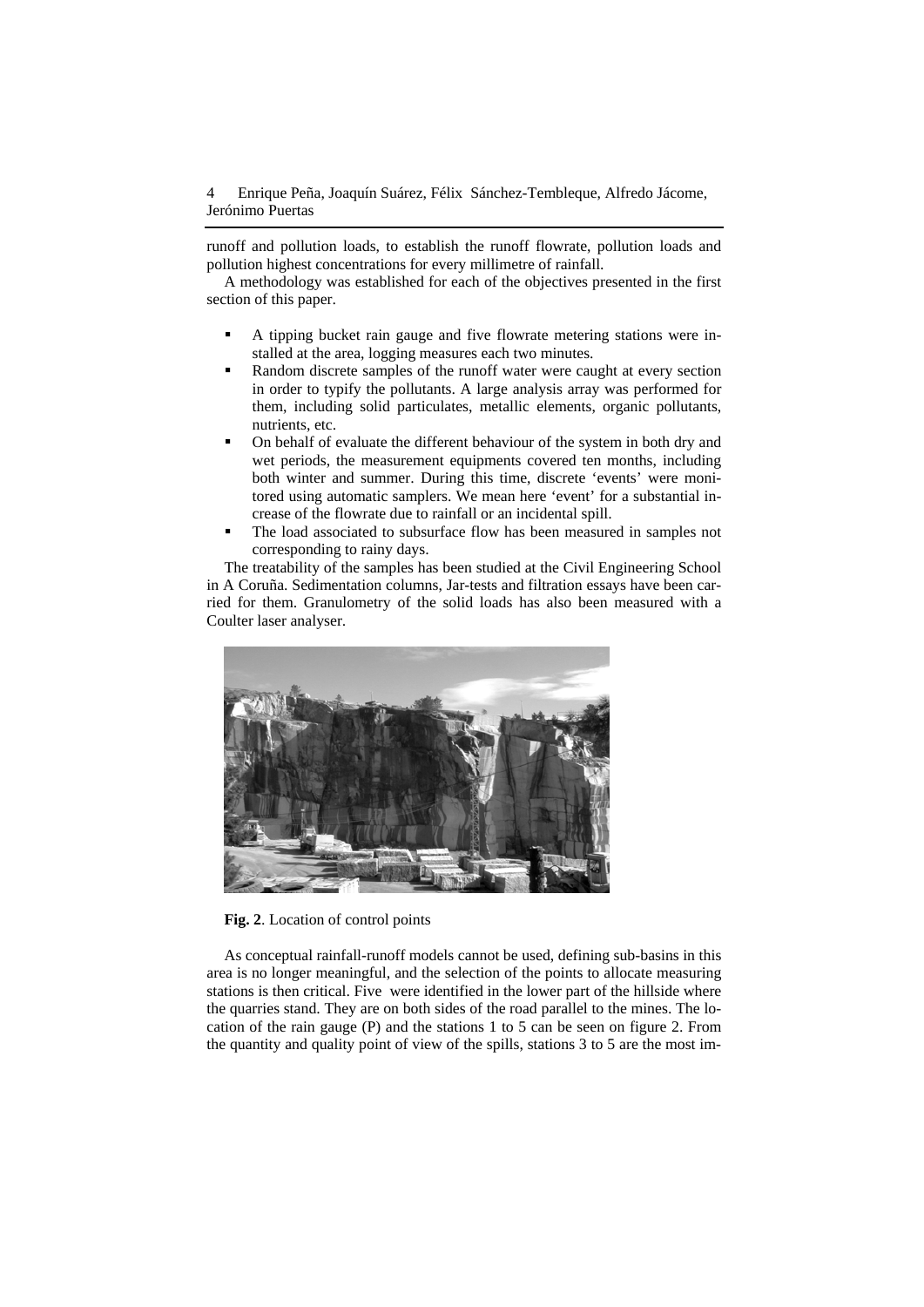portant. Station 3 is attached to the road, with nearly null natural flowrate, but with substantial water level and pollution in rain time. This station collects the runoff for one of the zones with hardest mining work in the present time, and therefore this is a key station for any study or solution proposal. Station 4 is the only one located inside the quarries.

This control point was placed on a small stream that collects the runoff from the highest parts of the near hillside. As station 3, has nearly null flowrate in dry time, but its position inside the exploitations made it another key station. Station 5 is the only one with an enduring natural flow, and although it increases in rain time, its surrounding vegetal soil set the pollution levels at a lower values than the other points.

Due to the nature of the problem for us to study, equipment for both hydraulics and pollution measuring were installed.

The flowrate was measured at the stations with V-notch weirs and ultrasonic level indicating transmitters (Greyline LIT25) and registered with single channel dataloggers (Geminy Tynitag Plus) every two minutes from January 2001 to October 2001. In the upper part of the quarries hillside, a tipping bucket rain gauge (ARG100) was installed, also with a single channel datalogger. With both measures, rainfall-runoff relationship can now be obtained for every station.

In respect of collecting samples of the runoff water, two automatic samplers (American Sigma 900) were also installed alternatively on the stations. These samplers can be set on different configuration for the bottles inside up to 24 separate samples. They have its own pumping system and can be triggered by an external signal from the level transmitters.

## **3 Hydraulic-hydrologic characterization**

The hydraulic characterization of the system was done on behalf of knowing its rainfall-runoff relationship. This is a key part of the present study, and also for the analysis done during the measuring campaign, as the pollutants and other parameters were registered from the runoff water values. The measurements stood for a period which was considered long enough, including both dry and wet seasons.

Historical rainfall data for the area were available from the weather station at the airport at Vigo Peinador, which is next to the mines. Maximum values in 24 hours from 1982 to 1993 can be obtained. If we compare these values with those registered by the ARG100 rain gauge, the results can be shown on table 1.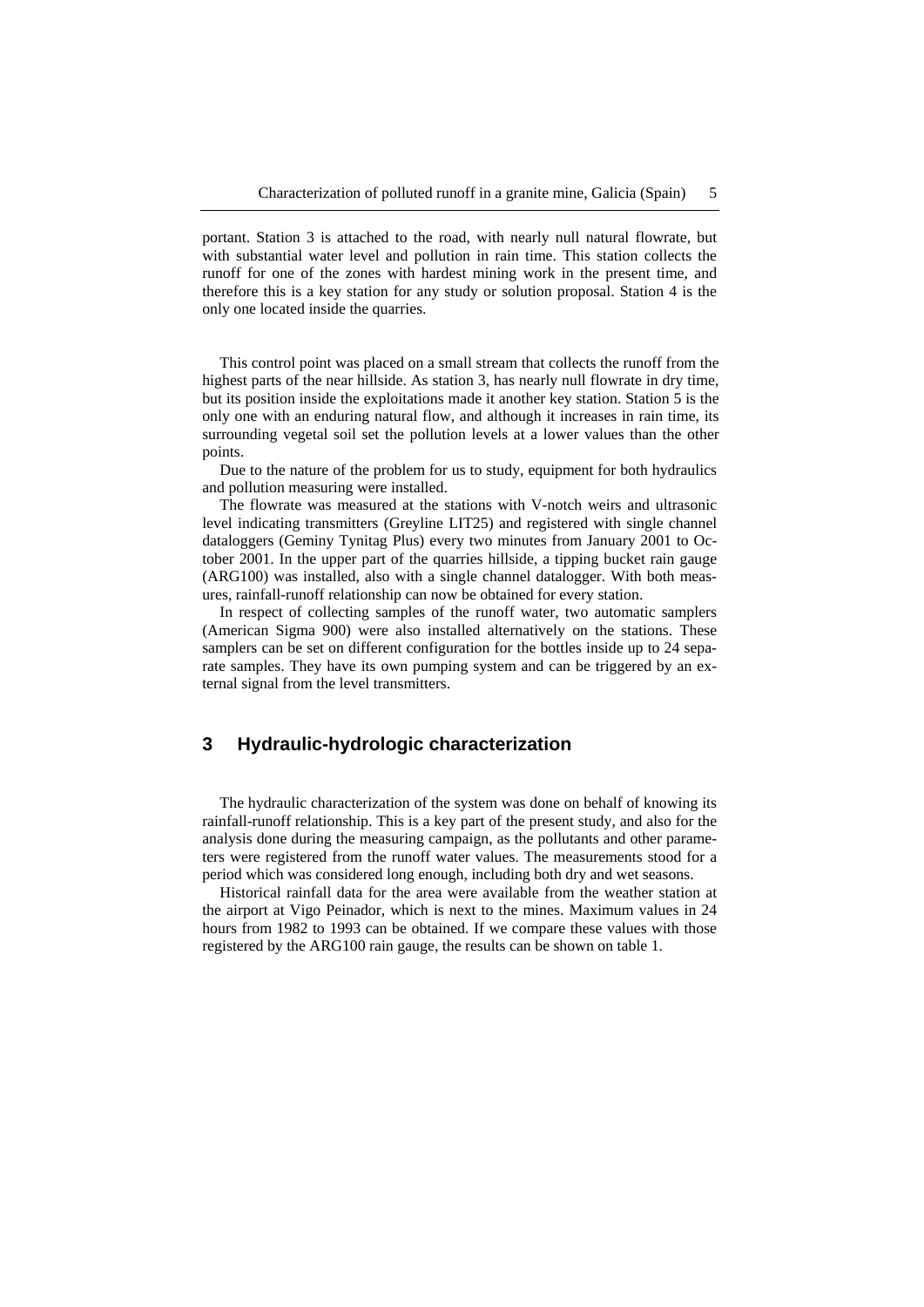6 Enrique Peña, Joaquín Suárez, Félix Sánchez-Tembleque, Alfredo Jácome, Jerónimo Puertas

|          |  | jan feb mar apr may jun jul agu sep oct nov dec tot |  |  |  |  |                                                    |
|----------|--|-----------------------------------------------------|--|--|--|--|----------------------------------------------------|
| Peinador |  |                                                     |  |  |  |  |                                                    |
| mean     |  |                                                     |  |  |  |  | 196 198 104 167 127 76 45 46 100 193 257 223 1727  |
| Peinador |  |                                                     |  |  |  |  |                                                    |
| stdev    |  |                                                     |  |  |  |  | 154 102 79 92 94 31 42 41 67 109 113 125 349       |
| Porriño  |  |                                                     |  |  |  |  |                                                    |
| measures |  |                                                     |  |  |  |  | 463 167 766 95 118 137 54 71 28 n.d. n.d. 340 2239 |

**Table 1.** Historical and measured data for rainfall (millimetres)

The analysed period is clearly an extremely rainy one, with a cumulate value for rainfall of 2239 millimetres in 10 months, which is really higher than the average. Pollutants conveyed by runoff were measured in both heavy continuous rainfall periods and in single storm events were separated from each other in time, collecting an accumulated high amount of particulate solids and other.

For the measuring of the flowrate at the selected location, five stations with a small cubicle were built. Between their legs, a V-notch weir was placed to be used with a level transmitter. Regular maintenance works were performed in order to keep the upstream part of it free of sedimentation.

The morphology of the basins, with very different degrees of impermeability, makes them have a dissimilar behaviour. In particular, station 5, collecting the flow from a basin with some vegetal cover, has a certain amount of subsurface waters, while in other areas there only runoff in rain time.

The first important information about the basin is their unit volume, that is, the runoff flowrate per millimetre of rainfall. These data is basic information about the size of the tributary basins and is a key parameter for the design of equipment.

The total volumes, unit volumes, maximum flowrates and mean flowrates for each sub-basin are in table 2.

|                | Total volume | Unit volume | Max flowrate | Mean flowrate |
|----------------|--------------|-------------|--------------|---------------|
| Basin          | $(m^3)$      | $(m^3/mm)$  | (1/s)        | (1/s)         |
|                | 297.472      | 250.36      | 358.28       | 14.89         |
| $\mathfrak{D}$ | 83.073       | 83.26       | 95.03        | 5.87          |
| 3              | 69.556       | 175.65      | 101.14       | 3.03          |
|                | 26.309       | 66.44       | 95.76        | 1.18          |
|                | 2.262.578    | 1335.01     | 691.75       | 98.43         |

**Table 2.** Volumes and flowrates for all sub-basins

Basin 5 has the highest flowrate levels. This fact is very important as basin 5 has some vegetal cover as said, and then it has some delayed runoff and lower values of pollution. Otherwise, station 3 has a very low mean flowrate, but it can increase to extreme values in storm time. These differences are shown on figure 3.

It can be noticed in the figure that basin 3 has nearly null storage capacity (as well as basin 4), and otherwise the behaviour of basin 5 is definitely conditioned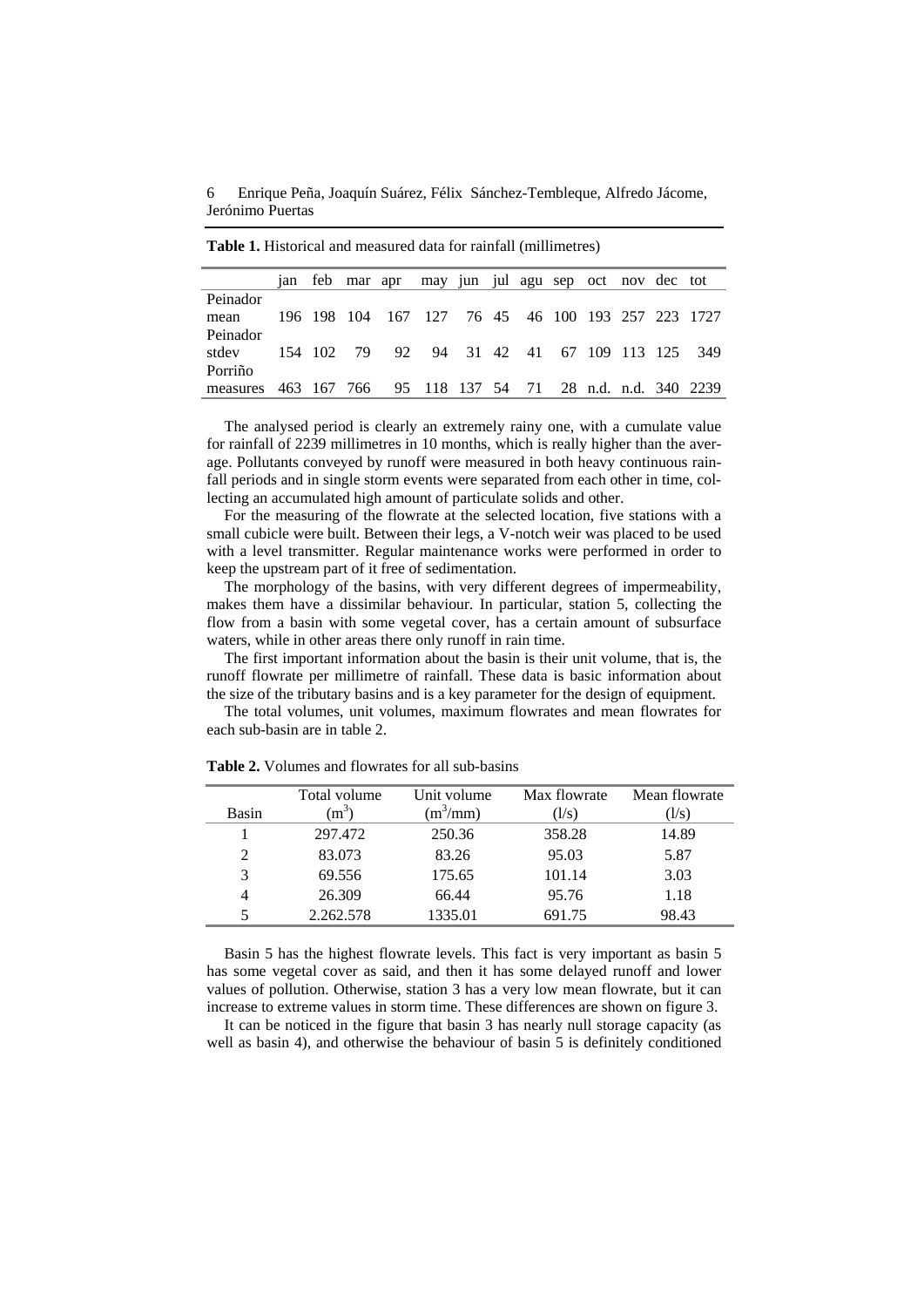by its vegetal cover. Hydraulic characterization of the basins will then follow separate ways for both stations 3 and 4 and for station 5. This divergence will also stand for pollution characterization, whether for random samples, or for storm event samples.



**Fig. 2.** Rainfall-runoff measures for stations 3 and 5

#### **4. Characterization of pollution.**

Two different strategies were then established to analyse the pollution. On one hand, random samples were collected in every station, in such a large number to be considered representative of the main behaviour. One the other hand, in those stations having higher levels of pollution, discrete samples were collected by the Sigma automatic samplers following some threshold of flowrate increase, due to stormwater or an incidental spill. This was studied to find out if there are higher degrees of pollutants mobilized by runoff in the first stages of these episodes, and the final runoff water do not have substantial levels of pollution. In short, if there is some flushing of the basins.

Knowing the time evolution of pollution during a storm event hints discrete sampling. Automatic samplers permit this kind of analysis. They can be triggered by an alarm from the level transmitters, following a previously defined threshold of water level. From this time, they start collecting samples at fixed time intervals up to 24 bottles. The time interval was chosen to be 5 minutes between the first 12 samples, and 15 minutes for the last ones, and then trace the event during four hours.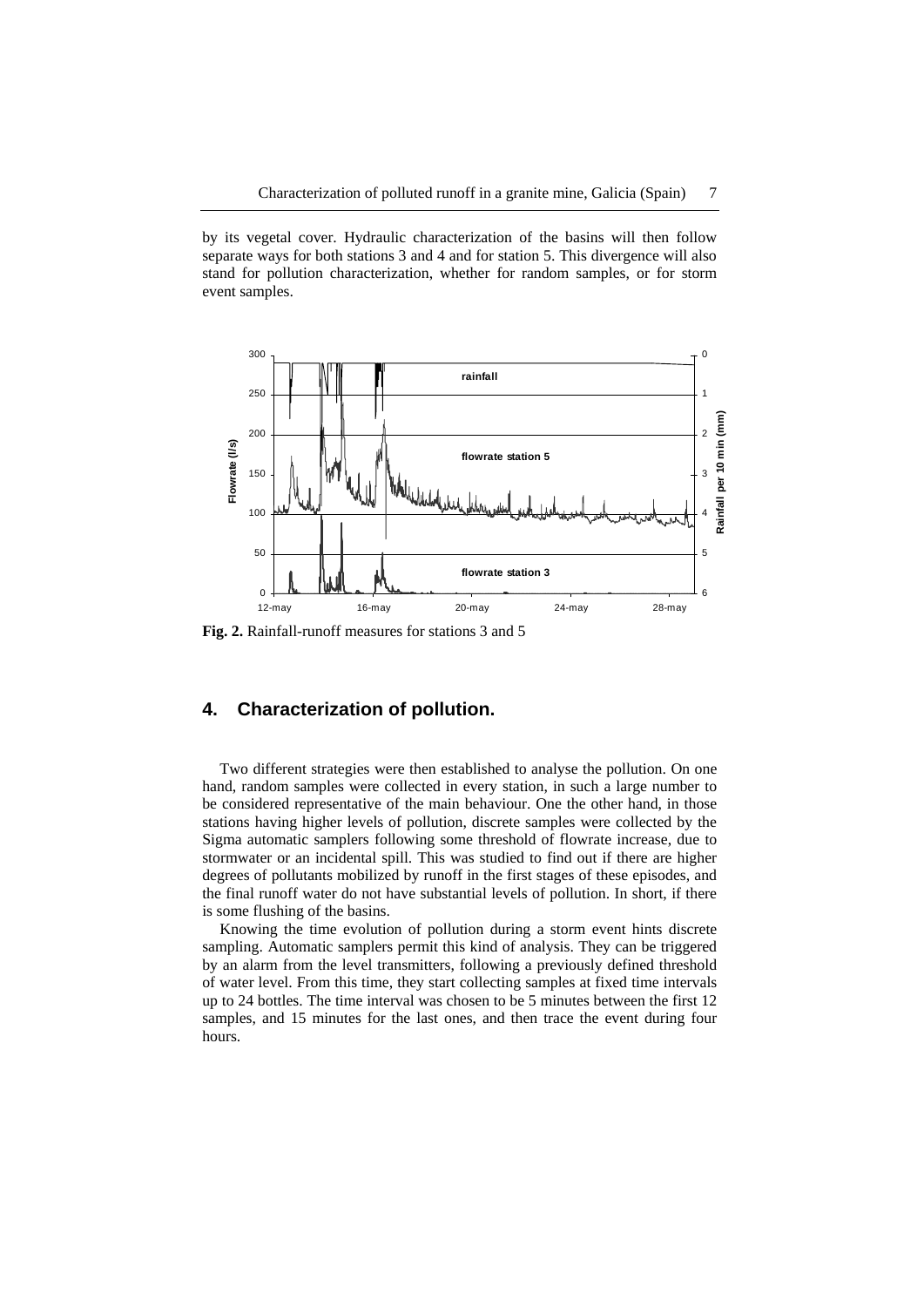Both random and discrete samples were studied in many parameters, including pH, conductivity, turbidity, nitrates, nitrites, ammonia nitrogen, DO, COD, carbon (TC, TIC and TOC), solids (TS, TDS, TSS, total volatile solids TVS, total fixed solids TFS, fixed dissolved solids FDS, volatile dissolved solids VDS, fixed suspension solids FSS, and volatile suspension solids VSS) and metallic elements (Al, Fe, Cr, Mn, Ni, Cu, Zn, As, Cd, Hg and Pb). The very first were analysed for the complete set, checking the presence of nitrogen as a tracer of wastewater flow. The solids characterization was very complete on behalf of tracing organic particulates to justify a part of the COD. Once determined that the organic part of the pollutants was quite small, the analysis were focused on tracing solids. For every sample (55 random, 192 storm event discrete) pH, turbidity, conductivity, COD, ammonia nitrogen, TS, TSS and TDS were analysed. All values permit a high degree of knowledge on the pollutants conveyed, in terms of concentration and total mass.

The conveying of pollutants was studied with the help of a specific methodology based on five tools: instantaneous concentration, event mean concentration, mass of pollutants crossing the control section, normalized cumulative mass graphics and statistical analysis (accumulated probability). Three of them are now described.

#### • Event Mean Concentration (EMC)

As the event variability is very high, some authors suggest working with flowrate weighted averages

$$
EMC = \frac{total\_runoff\_mass}{total\_runoff\_volume} = \frac{\sum Q_i \cdot C_i}{\sum Q_i}
$$
(4.1)

 $Q_i$  for instant flowrate,  $C_i$  for instant concentration

Mass balance

From the flowrate and the concentration measured in fixed interval samples, an estimation of the cumulated mass can be calculated for the different pollutants, and then the specific load for each basin. With these values a time evolution graph (pollutograph) of the concentration can also be drawn.

• Normalized cumulative mass

Normalized cumulative mass graphs permit to determinate if first flush phenomena is happening on the basin or not. Thornton et Saul (1996), as well as Person (1986) define the first flush phenomena as a rainfall-runoff event in which the first stages carry significant higher values of pollution than the final phase. Some factors affecting first flush (Gupta et al, 1996) are the instant of the day, condition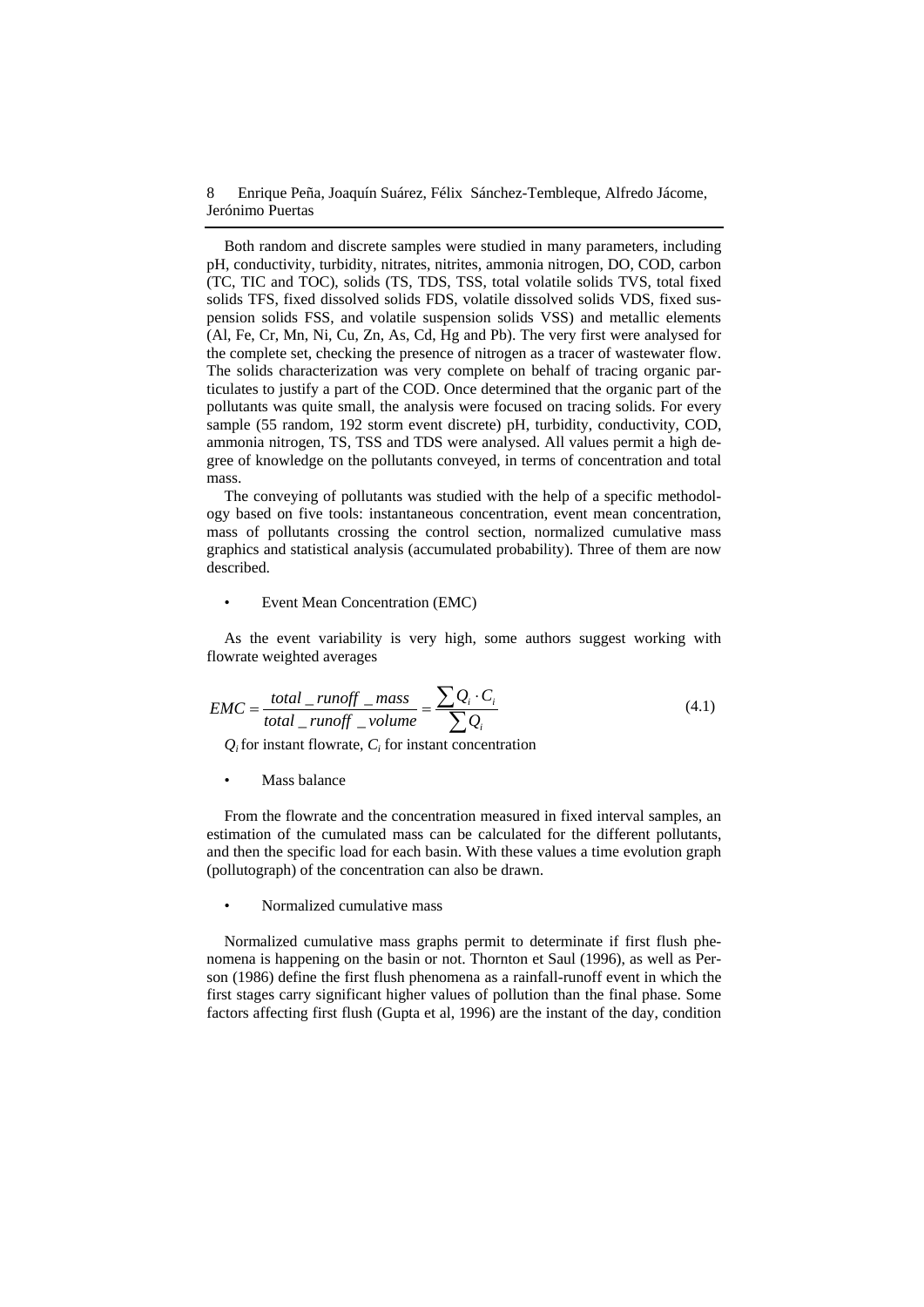and persistence of dry time, amount and singularities of the pollutants, kind of rainfall, drainage characteristics, size and shape of basins, cumulated sediments.

The method to estimate the first flush is to plot normalized cumulative mass emission against normalized cumulative volume (Griffin, 1980). If the plot follows the 45 degrees straight line, there is no first flush. As far as the plot is separated from this bisecting line, the higher degree of first flush occurs. This tracking tool is a key to define the management strategies to control and treat the spills.

# **5. Analysis and interpretation of results**

Here we present the most important results for the present study, for random and event samples. Random samples were collected in different seasons at the five control station to know the pollutant evolution in both wet and dry time. If we focus on stations 3, 4 and 5, the results can be shown in table 3.

| Table 3. Analysis results for random samples |
|----------------------------------------------|
|----------------------------------------------|

|                           | <b>STATION 3</b> |       |        |                | <b>STATION 4</b> |       | <b>STATION 5</b> |       |       |
|---------------------------|------------------|-------|--------|----------------|------------------|-------|------------------|-------|-------|
|                           | min              | avg   | max    | min            | avg              | max   | min              | avg   | max   |
| pH                        | 7.80             | 8.92  | 9.98   | 6.34           | 7.47             | 11.31 | 2.65             | 5.95  | 7.07  |
| Turbidity (NTU)           | 55               | 920   | 4090   | 158            | 1252             | 5300  | 20               | 182   | 775   |
| Conduc (uS/cm)            | 133              | 506   | 2610   | 50             | 260              | 1458  | 63               | 184   | 1164  |
| $NO2-N$ (mg/L)            | 0.01             | 0.04  | 0.10   | 0.00           | 0.01             | 0.05  | 0.00             | 0.01  | 0.02  |
| $NO3-N$ (mg/L)            | 1.00             | 2.32  | 4.20   | 1.50           | 1.86             | 2.30  | 1.00             | 1.40  | 2.00  |
| $NH_4-N$ (mg/L)           | 0.03             | 0.09  | 0.27   | 0.04           | 0.44             | 4.24  | 0.03             | 0.18  | 0.87  |
| COB (mgO <sub>2</sub> /L) | 19.0             | 107.7 | 272.0  | 10.0           | 45.2             | 154.0 | 0.0              | 16.2  | 53.0  |
| Solids                    |                  |       |        |                |                  |       |                  |       |       |
| TS (mg/L)                 | 218              | 4116  | 15106  | 254            | 2267             | 6456  | 70               | 243   | 964   |
| TDS(mg/L)                 | 96               | 230   | 620    | 58             | 229              | 736   | 28               | 125   | 610   |
| TSS(mg/L)                 | 34               | 3887  | 14486  | 122            | 2038             | 5981  | 0                | 117   | 354   |
| TVS(mg/L)                 | 38               | 127   | 348    | 34             | 50               | 72    | 10               | 83    | 406   |
| TFS(mg/L)                 | 150              | 3348  | 11118  | 220            | 1041             | 2342  | 54               | 120   | 260   |
| FDS(mg/L)                 | 96               | 131   | 152    | 52             | 202              | 724   | 40               | 84    | 222   |
| VDS(mg/L)                 | $\overline{2}$   | 40    | 71     | $\overline{2}$ | 18               | 34    | 0                | 104   | 558   |
| FSS(mg/L)                 | 40               | 3217  | 10968  | 106            | 839              | 1618  | 0                | 114   | 426   |
| VSS(mg/L)                 | $\mathbf 0$      | 87    | 292    | 0              | 32               | 60    | 0                | 27    | 132   |
| SSed(ml/L)                | 1                | 25    | 96     | 0              | 4                | 26    | 31               | 31    | 31    |
| Carbon                    |                  |       |        |                |                  |       |                  |       |       |
| TC (mg / L)               | 9.70             | 9.70  | 9.70   | 3.07           | 3.07             | 3.07  | 2.45             | 3.40  | 5.30  |
| TIC (mg $/L$ )            | 8.17             | 8.17  | 8.17   | 2.22           | 2.22             | 2.22  | 0.61             | 1.32  | 1.67  |
| TOC ( $mg/L$ )            | 1.53             | 1.53  | 1.53   | 0.86           | 0.86             | 0.86  | 0.78             | 2.09  | 4.70  |
| Element                   |                  |       |        |                |                  |       |                  |       |       |
| AI (mg/L)                 | 29.59            | 39.65 | 49.71  | 17.85          | 26.28            | 34.72 | 2.52             | 9.31  | 16.32 |
| Fe (mg/L)                 | 37.78            | 74.23 | 110.69 | 26.27          | 39.95            | 53.64 | 2.23             | 35.04 | 94.09 |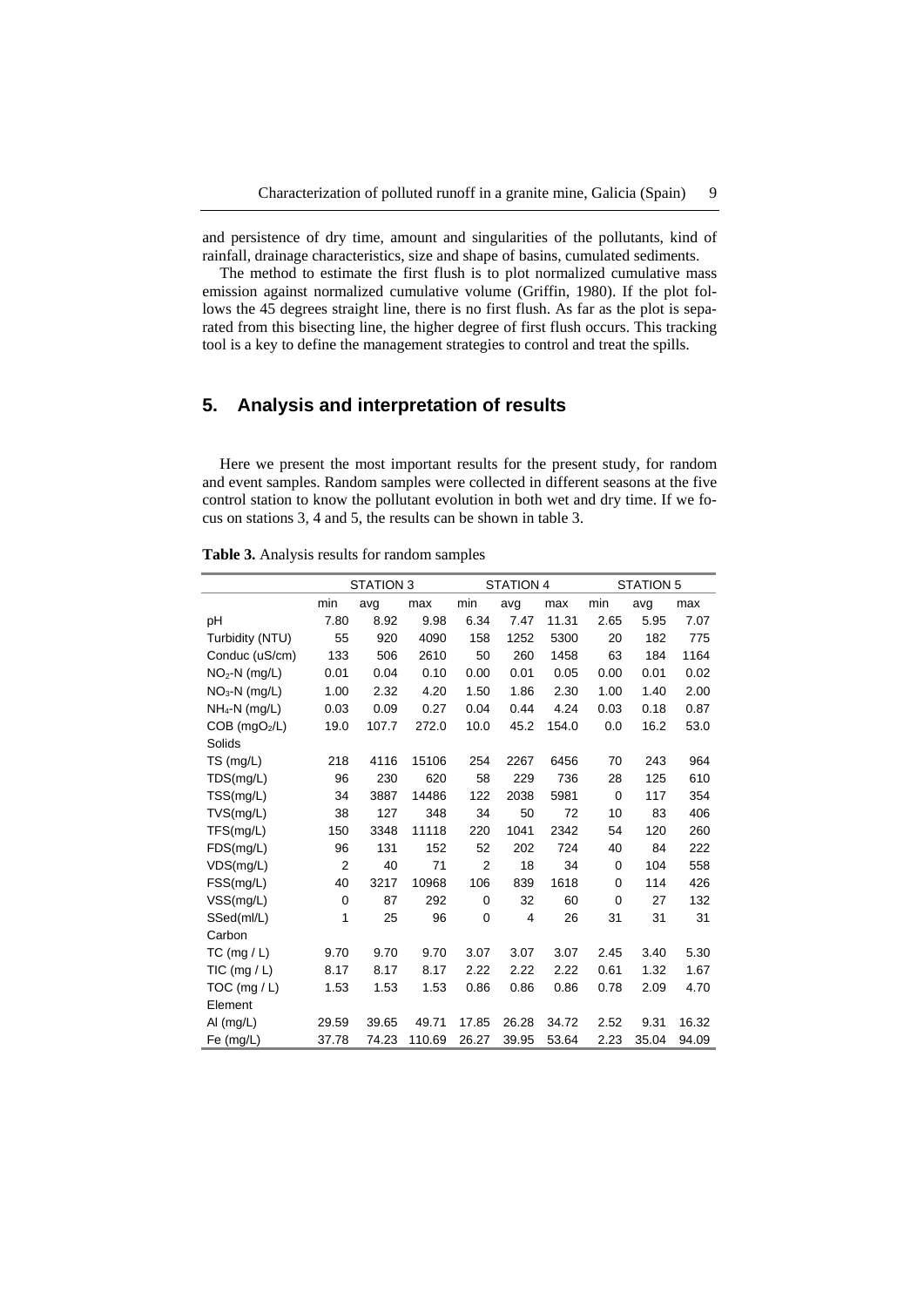10 Enrique Peña, Joaquín Suárez, Félix Sánchez-Tembleque, Alfredo Jácome, Jerónimo Puertas

| Cr $(\mu q/L)$       | 15.79 | 28.56  | 41.34  | 15.81 | 19.65 23.49 |       |       |       |       |
|----------------------|-------|--------|--------|-------|-------------|-------|-------|-------|-------|
| Mn $(\mu g / L)$     | 585.1 | 1031.7 | 1478.3 | 372.6 | 533.5       | 694.4 | 65.7  | 359.9 | 840.0 |
| Ni $(\mu q / L)$     | 24.70 | 25.90  | 27.10  |       | 16.22 25.70 | 35.17 | 12.15 | 18.41 | 30.00 |
| Cu $(\mu q/L)$       | 35.50 | 39.27  | 43.04  | 10.16 | 16.36       | 22.55 | 2.94  | 25.32 | 60.00 |
| $\text{Zn}$ (µg / L) | 166.9 | 378.3  | 589.8  | 128.4 | 186.1       | 243.8 | 23.3  | 246.0 | 670.0 |
| As $(\mu q/L)$       | 10.21 | 17.47  | 24.73  | 7.18  | 8.96        | 10.74 | 1.60  | 3.97  | 7.00  |
| Cd $(\mu q/L)$       | 0.27  | 0.31   | 0.35   | 0.00  | 0.00        | 0.00  | 0.00  | 0.00  | 0.00  |
| Hg ( $\mu$ g / L)    | 0.00  | 0.00   | 0.00   | 0.00  | 0.00        | 0.00  | 0.00  | 0.00  | 0.00  |
| Pb $(\mu q/L)$       | 41.84 | 55.10  | 68.36  | 24.09 | 33.26       | 42.42 | 3.37  | 14.73 | 29.00 |

Samples to characterize increasing flowrate events were collected also in both wet and dry time, at stations 3, 4 and 5, in interest of analysing the situation with or without a base flowrate and the evolution of the pollutants. A previous significant threshold was defined to be the start of the event, and it was chosen to be representative of some storm or incident spill. Samples from 11 events were analysed and some results for total masses, maximum and average (in the EMC sense) concentrations are shown in table 4. In some cases it was not possible to collect runoff water for the 24 bottles as the sediments blocked the peristaltic pump of the sampler.

**Table 4.** Analysis results for event samples at stations 3, 4 and 5

| Station              | 3     | 3     | 3     | 4     | 4             | 5      | 5      | 5      |
|----------------------|-------|-------|-------|-------|---------------|--------|--------|--------|
| Date<br>Total volume | Feb 9 | Mar 9 | Aug 8 | Jul 7 | <b>Jul 20</b> | Mar 17 | Mar 30 | Sep 09 |
| (m3)                 | 405   | 500   | 125   | 13    | 27            | 2811   | 1833   | 127    |
| Total masses         |       |       |       |       |               |        |        |        |
| TS (kg)              | 1797  | 2006  | 2951  | 292   | 1020          | 418    | 198    | 418    |
| TDS (kg)             | 73    | 78    | 28    | 5     | 10            | 215    | 103    | 13     |
| TSS (kg)             | 1724  | 1927  | 2923  | 287   | 1010          | 195    | 96     | 406    |
| COD (kg)             | 56    | 48    | 154   | 1     | 8             | 45     | 15     | 18     |
| Max conc.            |       |       |       |       |               |        |        |        |
| TS (mg/L)            | 16284 | 12092 | 52734 | 30086 | 55410         | 282    | 306    | 8204   |
| TDS (mg/L)           | 282   | 205   | 482   | 404   | 434           | 129    | 116    | 150    |
| TSS (mg/L)           | 16108 | 11904 | 52406 | 29682 | 55076         | 196    | 190    | 8054   |
| $COD$ (mg/L)         | 312   | 158   | 2600  | 102   | 560           | 105    | 16     | 281    |
| <b>EMC</b>           |       |       |       |       |               |        |        |        |
| TS (mg/L)            | 4433  | 4010  | 23592 | 23309 | 37082         | 149    | 108    | 3296   |
| TDS (mg/L)           | 181   | 156   | 226   | 387   | 356           | 76     | 56     | 103    |
| TSS (mg/L)           | 4252  | 3854  | 23366 | 22922 | 36727         | 69     | 52     | 3202   |
| COD (mg/L)           | 137   | 96    | 1230  | 49    | 297           | 16     | 8      | 140    |

Elements were analysed only for three events, and the results are presented on table 5, with the averages set again in the EMC sense.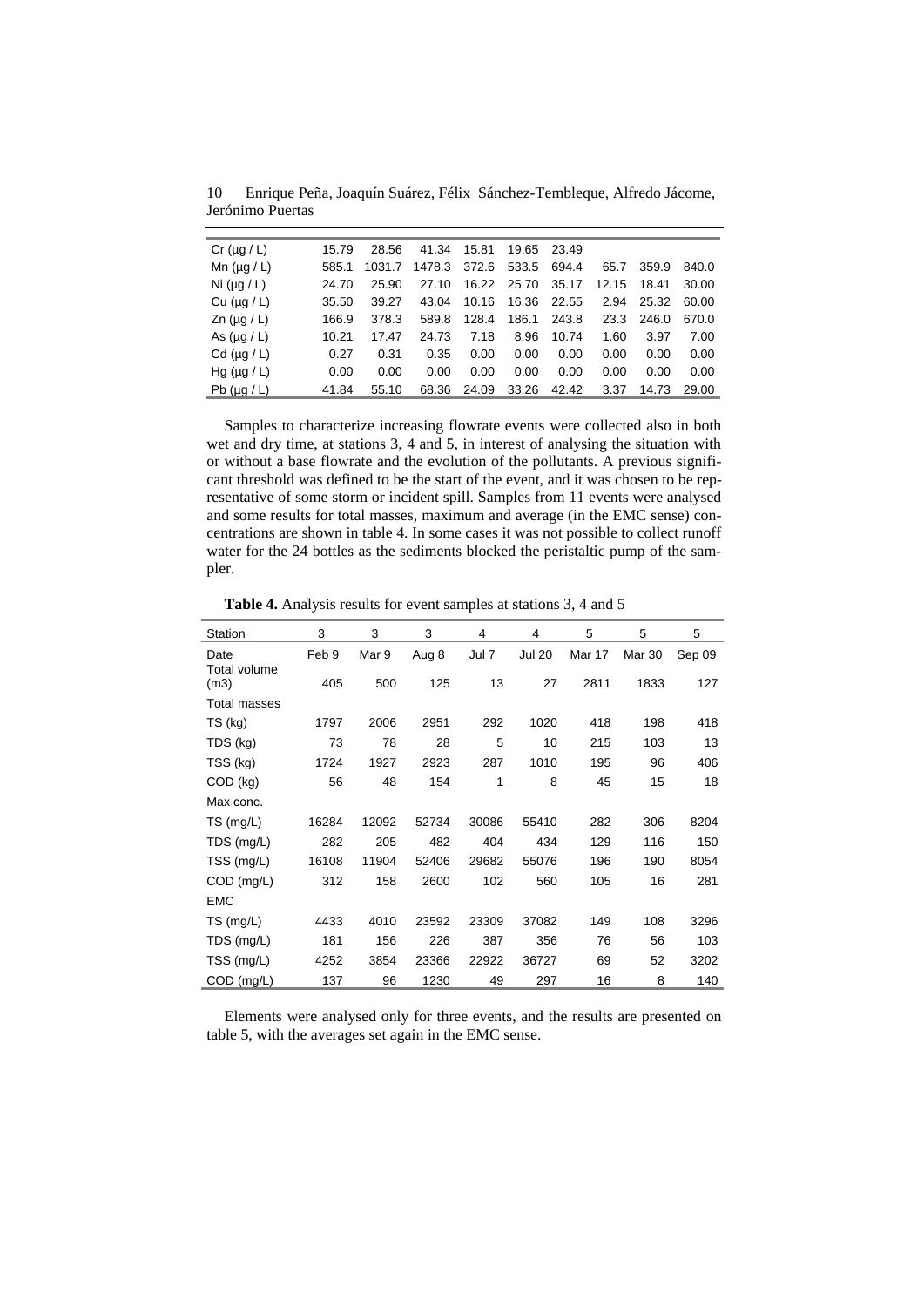Characterization of polluted runoff in a granite mine, Galicia (Spain) 11

|                      |            | Station 3, aug 15th |            |            | Station 4, sep 22th |            | Station 5, sep 28th |            |            |  |
|----------------------|------------|---------------------|------------|------------|---------------------|------------|---------------------|------------|------------|--|
|                      | <b>MAX</b> | <b>MIN</b>          | <b>EMC</b> | <b>MAX</b> | <b>MIN</b>          | <b>EMC</b> | <b>MAX</b>          | <b>MIN</b> | <b>EMC</b> |  |
| Al $(mg/L)$          | 1397       | 29                  | 526        | 282        | 32                  | 114        | 153                 | 51         | 99         |  |
| Fe $(mg/L)$          | 2678       | 51                  | 999        | 514        | 38                  | 186        | 302                 | 71         | 138        |  |
| $Cr (\mu g / L)$     | 1306       | 31                  | 456        | 0          | $\Omega$            | 0          | 0                   | 0          | $\Omega$   |  |
| Mn $(\mu q / L)$     | 39109      | 824                 | 14415      | 5398       | 416                 | 1875       | 3670                | 1002       | 1942       |  |
| Ni $(\mu q / L)$     | 1288       | 27                  | 442        | 72         | 7                   | 29         | 45                  | 15         | 22         |  |
| $Cu$ ( $\mu$ g / L)  | 2589       | 81                  | 822        | 186        | 23                  | 61         | 130                 | 58         | 82         |  |
| $\text{Zn}$ (µg / L) | 28840      | 1045                | 13039      | 4093       | 221                 | 1258       | 2225                | 775        | 999        |  |
| As $(\mu q/L)$       | 631        | 17                  | 237        | 63         | 21                  | 37         | 34                  | $\Omega$   | 24         |  |
| Cd $(\mu q/L)$       | 15.42      | 1.74                | 6.77       | 0.00       | 0.00                | 0.00       | 4.16                | 0.00       | 0.69       |  |
| Hg $(\mu q / L)$     | 5.25       | 3.25                | 4.20       | 3.66       | 3.66                | 3.66       | 4.37                | 0.00       | 0.73       |  |
| Pb $(\mu g/L)$       | 3370       | 87                  | 1188       | 345        | 31                  | 129        | 222                 | 109        | 146        |  |

**Table 5.** Element analysis

The values for pH, COD, TSS, TDS of all events were studied using four probability functions (Weibull, lognormal, extreme value and logistic), and the one which represented better the behaviour was found to be the lognormal. Results can be seen on figure 4.



**Fig. 3.** Lognormal base10 analysis of the results for pH, COD, TDS, TSS

The normalized cumulative masses for COD, TDS and TSS measured at station 4, september 22th event, are plotted on figure 5, and they clearly show that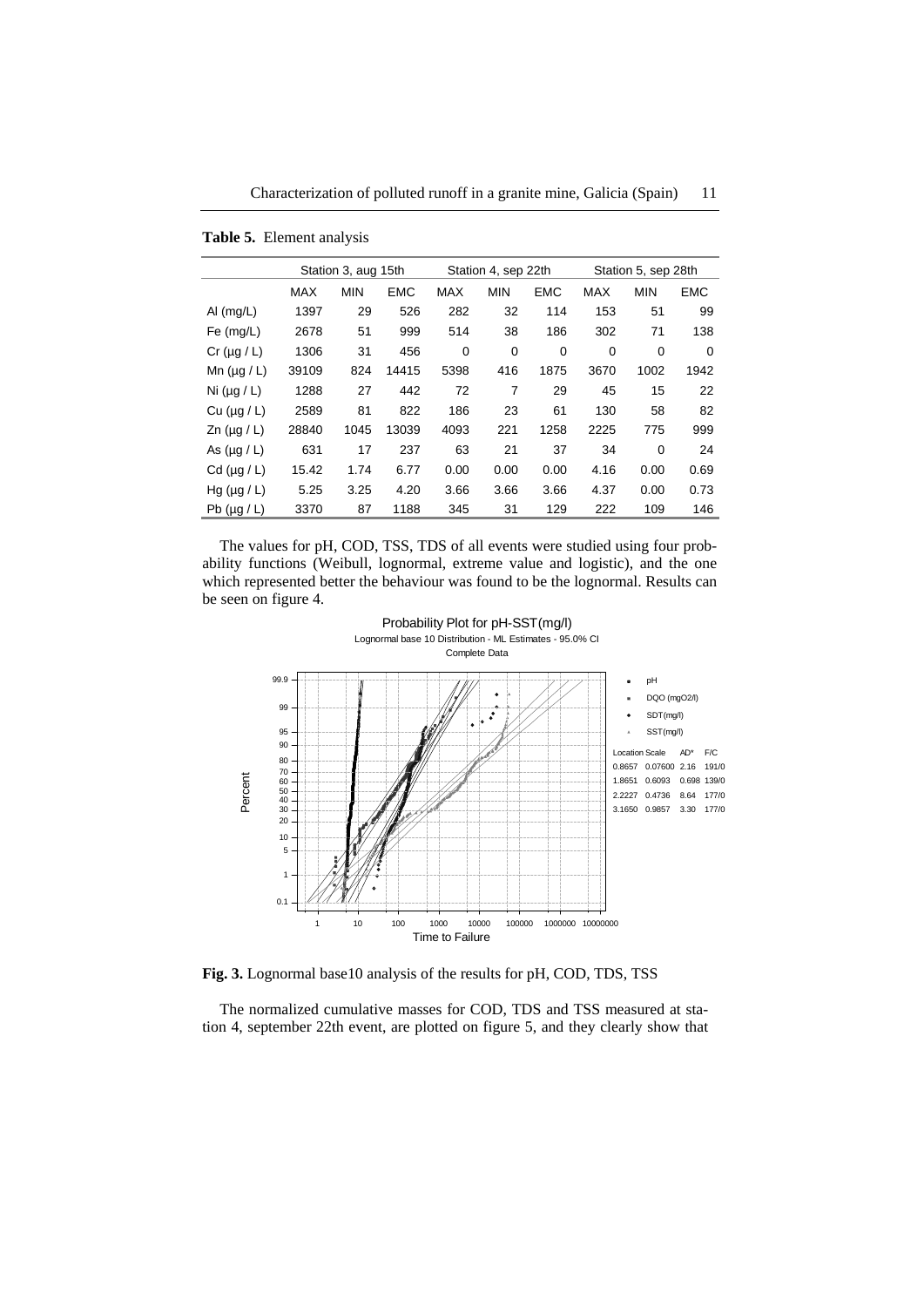there is no first flush phenomena in the runoff. Similar graphs were obtained for the remainder events.



**Fig. 4.** Cumulative mass plot showing no first flush effect.

# **6. Conclusions**

The Porriño quarries area has been studied in those aspects relative to the runoff, dividing it into 5 sub-basins, all them having a control station for flowrate measuring and pollution sampling. The methodology used to typify pollution has been demonstrated to be consistent, and has shown a high variability of the runoff pollutants during a storm event.

Sub-basin 5, is the most important in terms of flowrate, but not for pollution because of some vegetal cover. From highly degraded sub-basins 3 and 4, random samples had very high average values of Total Suspended Solids, up to 3800 mg/l, while sub-basin 5 reaches only 350 mg/l. Subbasin 3 presents also substantial values for COD, with maximum concentrations up to 270 mg/l.

In the storm event samples, COD has evidenced to be an important problem, with Event Mean Concentration values from 100 to 500 mg/l. But again, the Total Suspended Solids are the most significant pollutants, with EMC values up to 37000 mg/l, representing a very high environmental impact on the aquatic systems unless control policies are developed. Measured values for flowrate, total masses and event mean concentration, as well as cumulative mass plots, permit the adequate dimension and management of solutions involving a treatment system.

Granulometry tests for the quarry explotation samples show a high degree of gradation, with 60% under 100 microns. Wastewater sediments also have 40% under 40 microns, remaining constant in the whole rainfallrunoff process. Laboratory analysis with samples of TSS ranging from 1400 and 35000 mg/L, showed that sedimentation ponds with retention times around three hours did not achieve water quality good enough for re